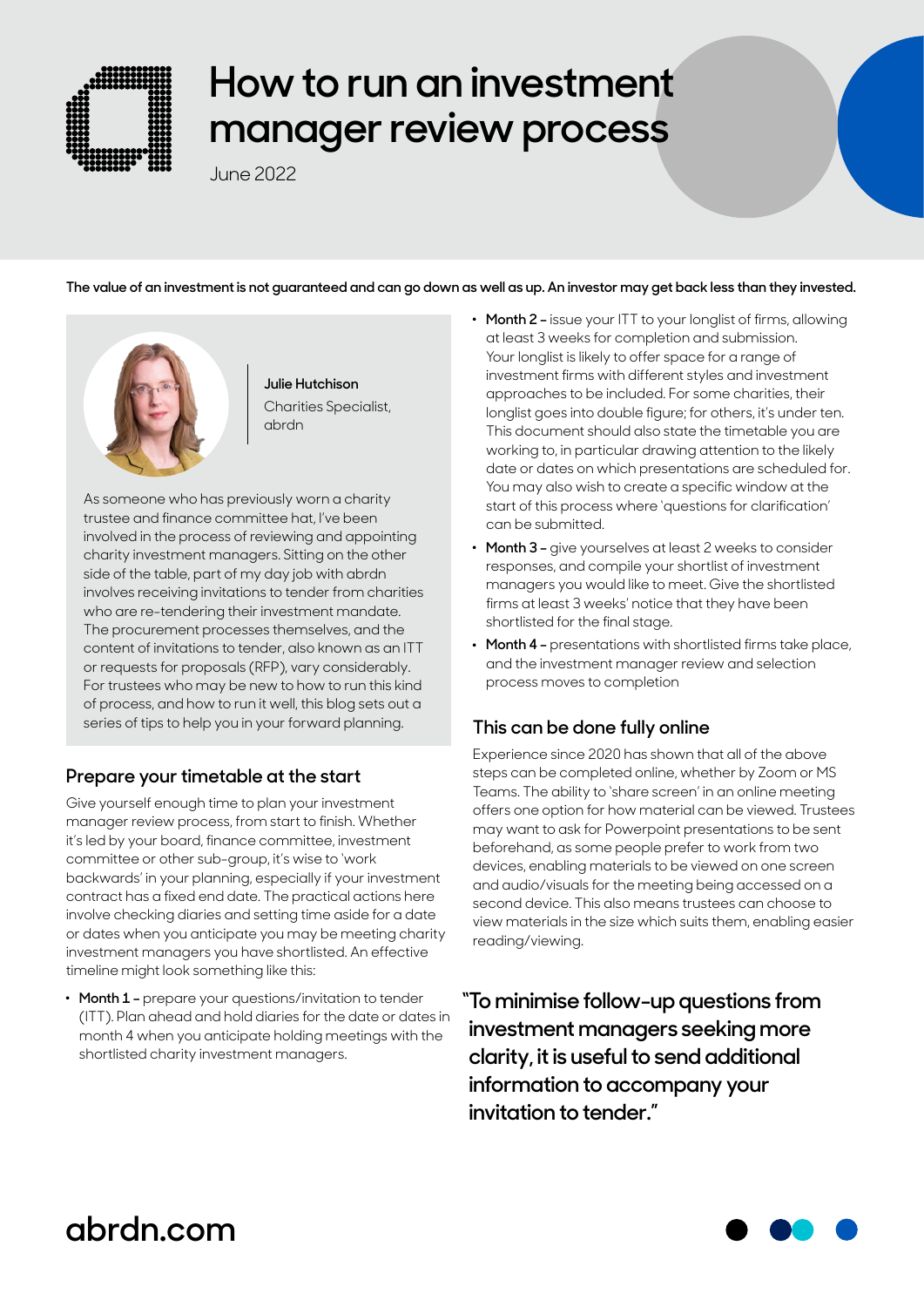#### **Ask questions which reflect what matters to your charity**

I've seen procurement processes which don't involve any questions and simply invite a proposal in whatever form an investment manager wishes to choose. At the other end of the spectrum, I've seen invitations to tender with over 30 questions. The following list of headings for questions offers one approach, which can be further tailored to incorporate elements reflecting the needs of your charity:

- 1. Information about the investment firm
- 2. Experience in managing investments for charity clients/ charity sector expertise
- 3. Biographies of key people your charity would be interacting with
- 4. The investment proposal
- 5. The investment approach/philosophy of the investment firm
- 6. Investment performance figures (typically we are asked for 1, 3 and 5 year figures – it is best to clearly state the time period for this, so you can compare like with like as at a specified date. Also make clear if the performance figures should be net of fee or not, again to enable comparisons).
- 7. How the investment firm approaches environmental, social and governance (ESG) matters and ethical screening options
- 8. Service and reporting requirements
- 9. Fee you may want to ask for this as a Total Expense Ratio (TER) so that fees can be compared on an equivalent, transparent basis.

#### **Documents to send with your invitation to tender**

To minimise follow-up questions from investment managers seeking more clarity, it is useful to send additional information to accompany your invitation to tender:

- . Your investment policy statement
- . Your most recent set of accounts

If your charity doesn't yet have an investment policy statement, or it could do with being updated, it is worth mentioning this. For more guidance on how to write an investment policy statement, our **[Policy Matters guide can](https://www.abrdn.com/discretionary/uk/charities)  [be found here](https://www.abrdn.com/discretionary/uk/charities)**.

In the absence of an investment policy statement, you will need to set out your financial goals, explaining any particular level of income you may need, whether you can take a total return approach, and whether you anticipate any large withdrawals in the first five years eg. to support a capital project. Your approach to risk is also important – to what extent can the charity withstand the ups and downs of the stock market? An investment policy may include asset allocation ranges and performance comparators.

#### **Plan your meetings**

In scheduling your presentation meetings with shortlisted investment firms, it can be useful to space these at hourly intervals, with the meetings themselves lasting 45 minutes. This gives you time to briefly reflect on what you've heard, and also to prepare for the next meeting. Within the meeting timeslot, it's normal for a set time to be allocated to the presentation component (eg. 15 or 20 minutes) with the remaining time for Q&A.

#### **Consider using an evaluation grid**

In assessing the written submissions from longlisted firms, and then confirming or adjusting gradings further at the presentation stage, it can be helpful to use an evaluation grid. This enables you to more readily assess and compare responses to each of the questions you have asked. You can devise your own approach here, but one evaluation method is set out below:

|   | Exceeds requirements                                                |
|---|---------------------------------------------------------------------|
|   | Meets requirements                                                  |
| 2 | Partially adequate - fails to meet<br>requirements in some respects |
|   | Does not meet requirements                                          |

Depending on what is important to your charity, you might also wish to apply a weighting to one or more of the questions, reflecting the relative importance of one or more areas to your overall decision. For example, if ethical screening is of particular importance to you, a higher score here could be weighted to count for more in your overall ranking.

#### **Reaching your decision and giving feedback**

The evaluation grid gives you a reference point when your committee or board meets to consider its decision. It may be a sub-group is tasked with making a recommendation to the full board. Governance arrangements vary. The evaluation grid also enables you to give clearer feedback to those charity investment managers who were not selected.

While this is one approach to running an investment manager review process, there are a variety of ways this can be done – it all depends on your charity's individual needs. If you have any questions about investment manager reviews or would like more information, do get in touch. **[charities@abrdn.com](mailto:charities%40abrdn.com?subject=)**